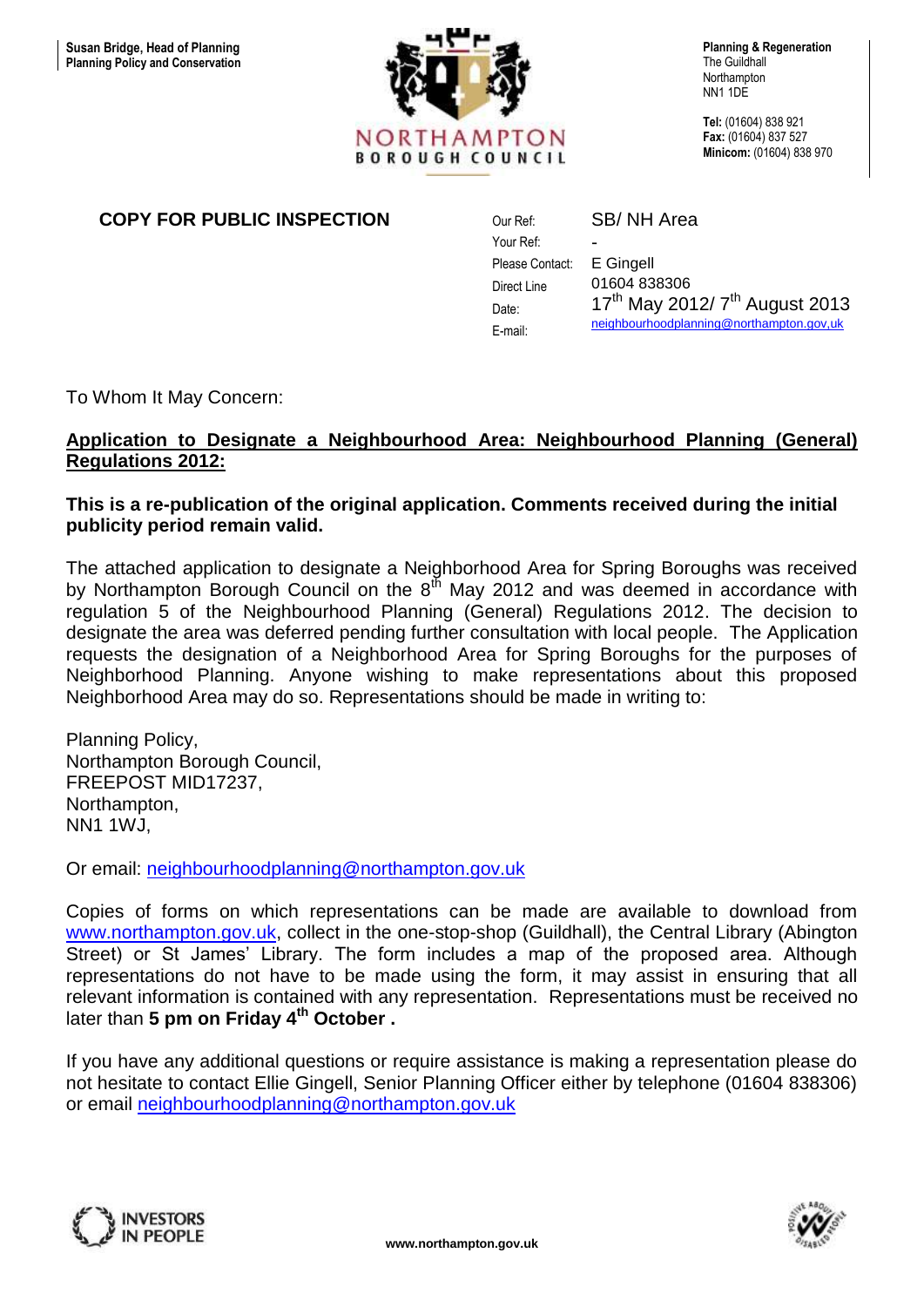### **Frequently asked Questions:**

## **1. What is a Neighbourhood Plan and who can write one?**

A Neighbourhood Plan is a new type of plan which will focus on local areas rather than the Borough as a whole. Neighbourhood Plans will be prepared by communities, although the Borough Council will provide technical advice and support or fulfil certain legal requirements such as publicising the application or plan.

The plan making process must be led by the local Parish Council, or a Designated Neighbourhood Forum.

Policies included in Neighbourhood Plans must be related to the use of land in the area, or to spatial matters (i.e. aspects that affect how a place works).

### **2. Who decides the Neighbourhood Forum?**

The community that wish to prepare a Neighbourhood Plan, where there is no Parish Council, must apply to become a Neighbourhood Forum. A copy of their constitution is made public by Northampton Borough Council and representations are invited. Once the Forum is designated, no other group can become a Neighbourhood Forum in the area. Therefore, the Borough Council look at responses made during this time very carefully before 'designating' the forum, or declining to designate if it does not meet the legal requirements or make up.

The designation will last for a period of five years.

### **3. Who can join a Neighbourhood Forum?**

A Neighbourhood Forum must be open to everyone who lives (resident), works, has a business in the area or is an elected member of either the Borough Council or County Council and have a minimum of 21 members. Each group will have different rules over how people can join the forum and how they can vote. If you would like more information about the forum, you are encouraged to contact the group (contact details form part of the application).

However, you do not have to join a forum if you do not want to.

### **4. Who will pay for the Neighbourhood Planning process?**

It will be up to the community to pay for the preparation of their Neighbourhood Plan. The Borough Council will pay for the independent examination and referendum.

### **5. Can a Neighbourhood Plan stop development?**

A Neighbourhood Plan must be in general conformity with the Council's development plan documents, plans and strategies from other public bodies, utility and service providers. Neighbourhood Planning cannot prevent development where this has been identified in the emerging Joint Core Strategy, Central Area Action Plan (CAAP), or emerging Northampton Related Development Areas Development Plan Document (NRDA DPD).

However, Neighbourhood Planning can influence where new development is located, and the design, layout and materials used. Neighbourhood Planning can help to ensure that new development is sympathetic to the surrounding area and meets the needs of the local community. The Government is very clear that it will not be possible to use Neighbourhood Plans to stop development.

### **6. What weight (importance) will be given to a Neighbourhood Plan?**

Once adopted, Neighbourhood Plans hold considerable legal status. Planning decisions will be taken in accordance with Neighbourhood Plans and the other plans and strategies which make up the "Local Plan", unless material considerations indicate otherwise.



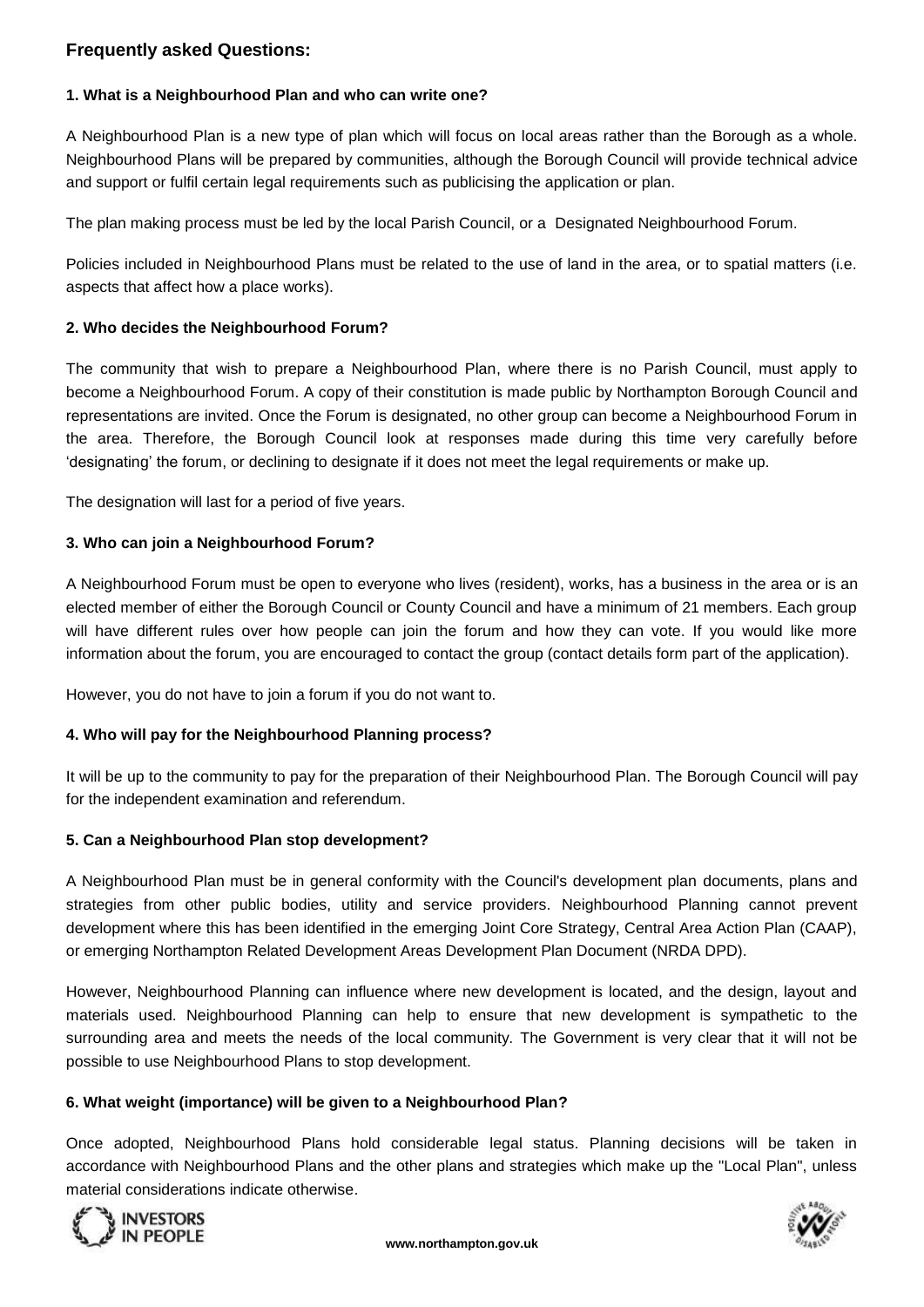# **Application for the designation of the Spring Boroughs Neighbourhood Area.**

## **Introduction:**

Northampton Borough Council supported a bid for grant funding to support a Neighbourhood Plan for the community of Spring Boroughs in November 2011. This bid was successful and Northampton Borough Council was informed of the decision by the Department of Communities and Local Government that in March 2012. This application s for the designation of the Neighbourhood Area and is the first formal stage of creating a Neighbourhood Plan for the community of Spring Boroughs. The designation of the Neighbourhood Area is important in allowing work to start on the Neighbourhood Plan for the area and importantly future consultation.

This application has been prepared by Jennie Crane, Community Minister of the Castle Hill United Reformed Church, with the support of the University of Northampton and the Castle Partnership Planning Sub-group on behalf of the community of Spring Boroughs. It is supported by the Northampton Borough Council ward members for Castle Ward.

In accordance with the *Neighbourhood Planning (General) regulations 2012* this application contains:

- A map of the proposed Neighbourhood Area
- A Statement explaining why this area is considered appropriate to be designated as a neighbourhood area
- A statement that this group meets the requirements as a relevant body in accordance with section 61G of the 1990 Town and Country Planning Act
- The contact details for the Community Minister of Castle Hill United Reformed Church, in lieu of the designation of a Neighbourhood Forum for the area

#### **Neighbourhood Area:**

The proposed Neighbourhood Area is set out in Figure 1: Spring Boroughs Neighbourhood Plan Area.

The area encompasses the whole of the Pre-Submission Central Area Action Plan Policy area (Policy 25: Spring Boroughs). As part of this application, we would like to extend the area south to include St Peter's Church. The proposed area does not overlap with other development policy areas within the Central Area Action Plan.

We believe that the area is appropriate for the following reasons:

- The area was identified within a bid, submitted jointly by Northampton Borough Council as a Neighbourhood Plan Front Runner Project.
- The area has been defined in the Northampton Central Area Action Plan as a development area requiring change and the policy principle for the Neighbourhood set within this document.
- The area covers the estate of Spring Boroughs, which is part of Castle Ward. The area is a distinct Neighbourhood and there are around 5,000 residents, it sees itself a separate from surrounding residential areas.
- The area is bounded by the main roads of Grafton Street, Broad Street and St Andrew's road to the North, East and West respectively.
- The area includes St Peter's Church which is believed to be important in ensuring that the historic significance of Spring Boroughs can be recognised within the Neighbourhood Plan.



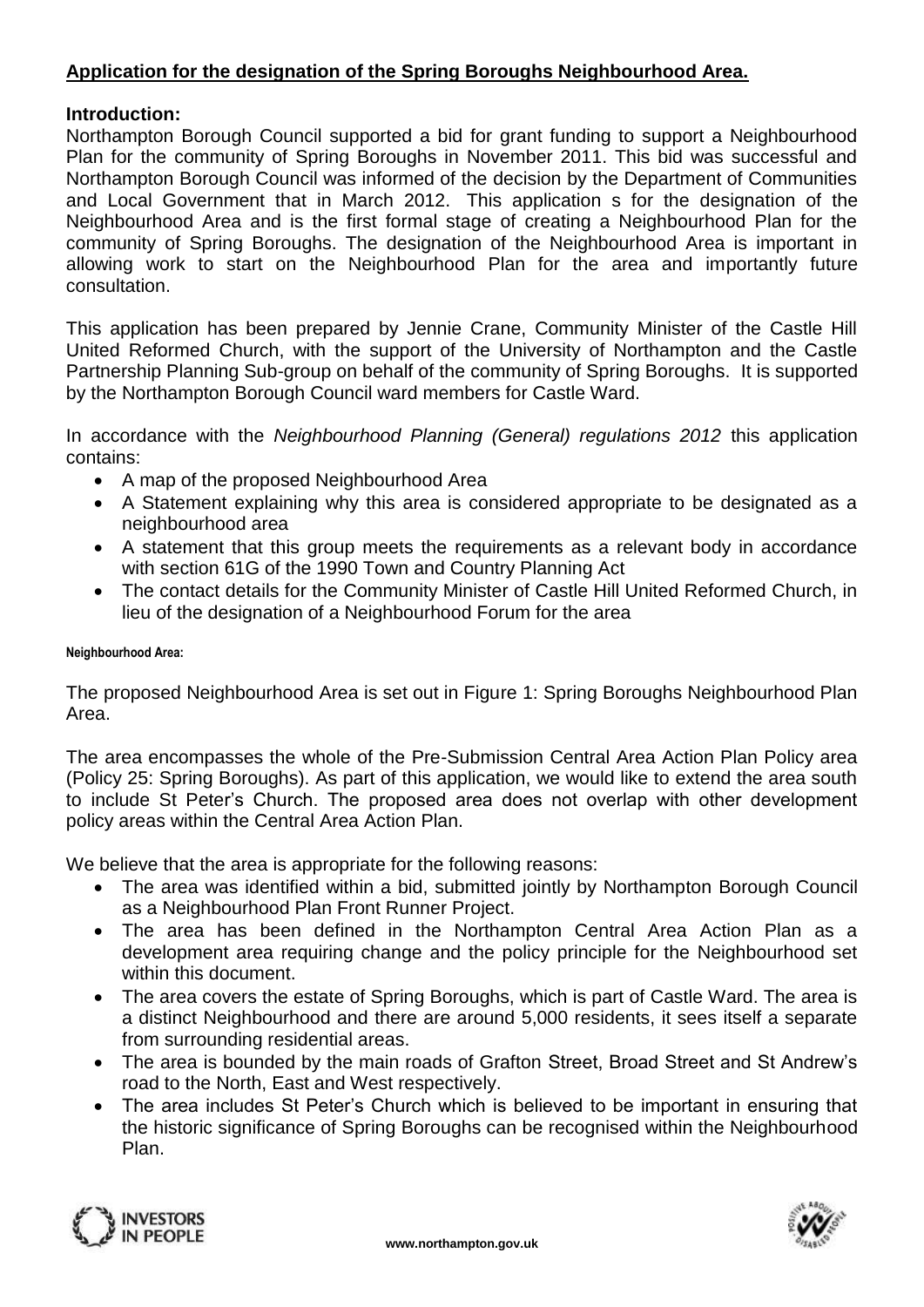